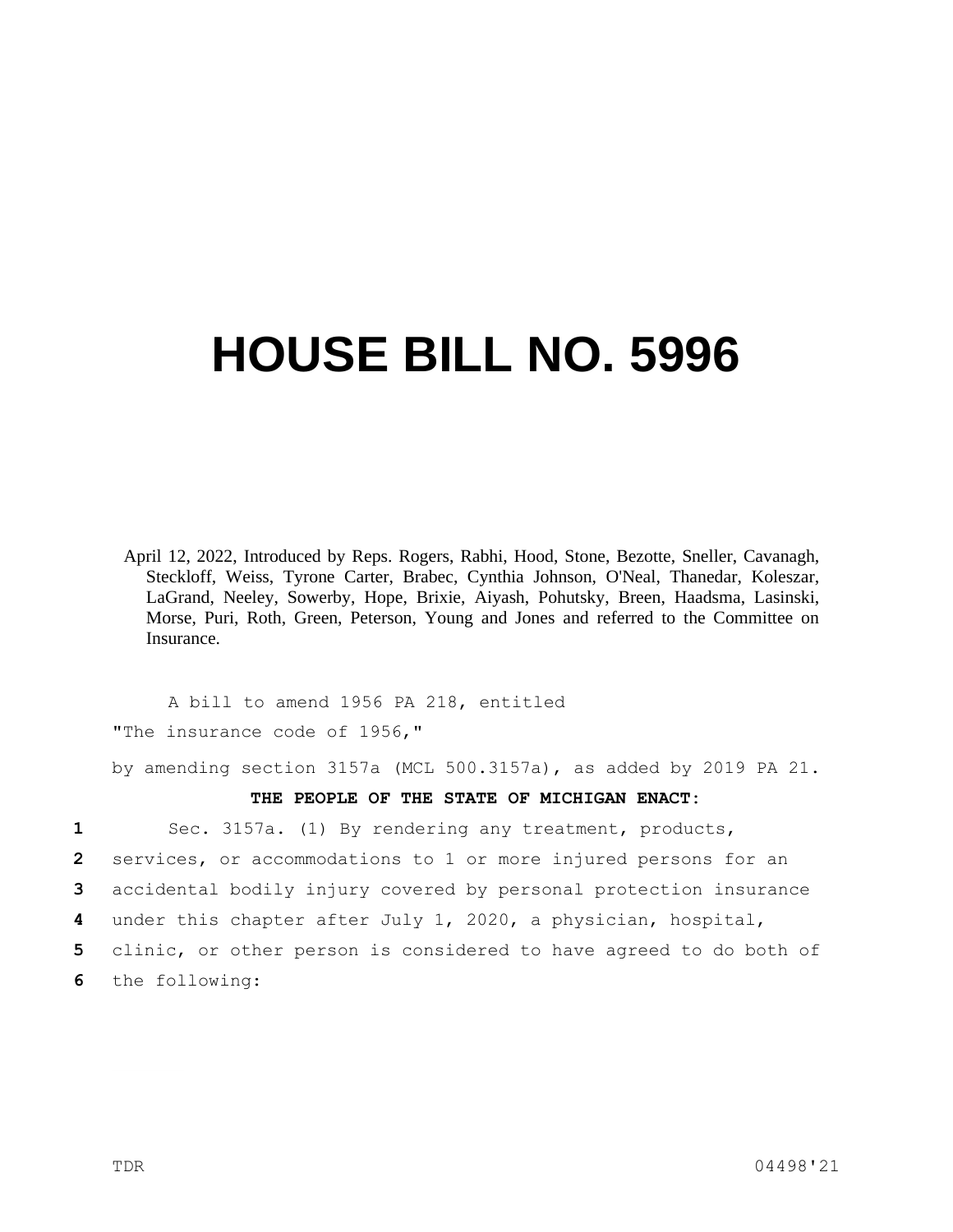(a) Submit necessary records and other information concerning treatment, products, services, or accommodations provided for utilization review under this section.

 (b) Comply with any decision of the department under this section.

 (2) A physician, hospital, clinic, or other person or institution that knowingly submits under this section false or misleading records or other information to an insurer, the association created under section 3104, or the department commits a fraudulent insurance act under section 4503.

 (3) The department shall promulgate rules under the administrative procedures act of 1969, 1969 PA 306, MCL 24.201 to 24.328, to do both of the following:

 (a) Establish criteria or standards for utilization review that identify utilization of treatment, products, services, or accommodations under this chapter above the usual range of utilization for the treatment, products, services, or accommodations based on medically accepted standards.

 (b) Provide procedures related to utilization review, including procedures for all of the following:

 (*i*) Acquiring necessary records, medical bills, and other information concerning the treatment, products, services, or accommodations provided.

 (*ii*) Allowing an insurer to request an explanation for and requiring a physician, hospital, clinic, or other person to explain the necessity or indication for treatment, products, services, or accommodations provided.

- 
- (*iii*) Appealing determinations.
- 

(4) If a physician, hospital, clinic, or other person provides